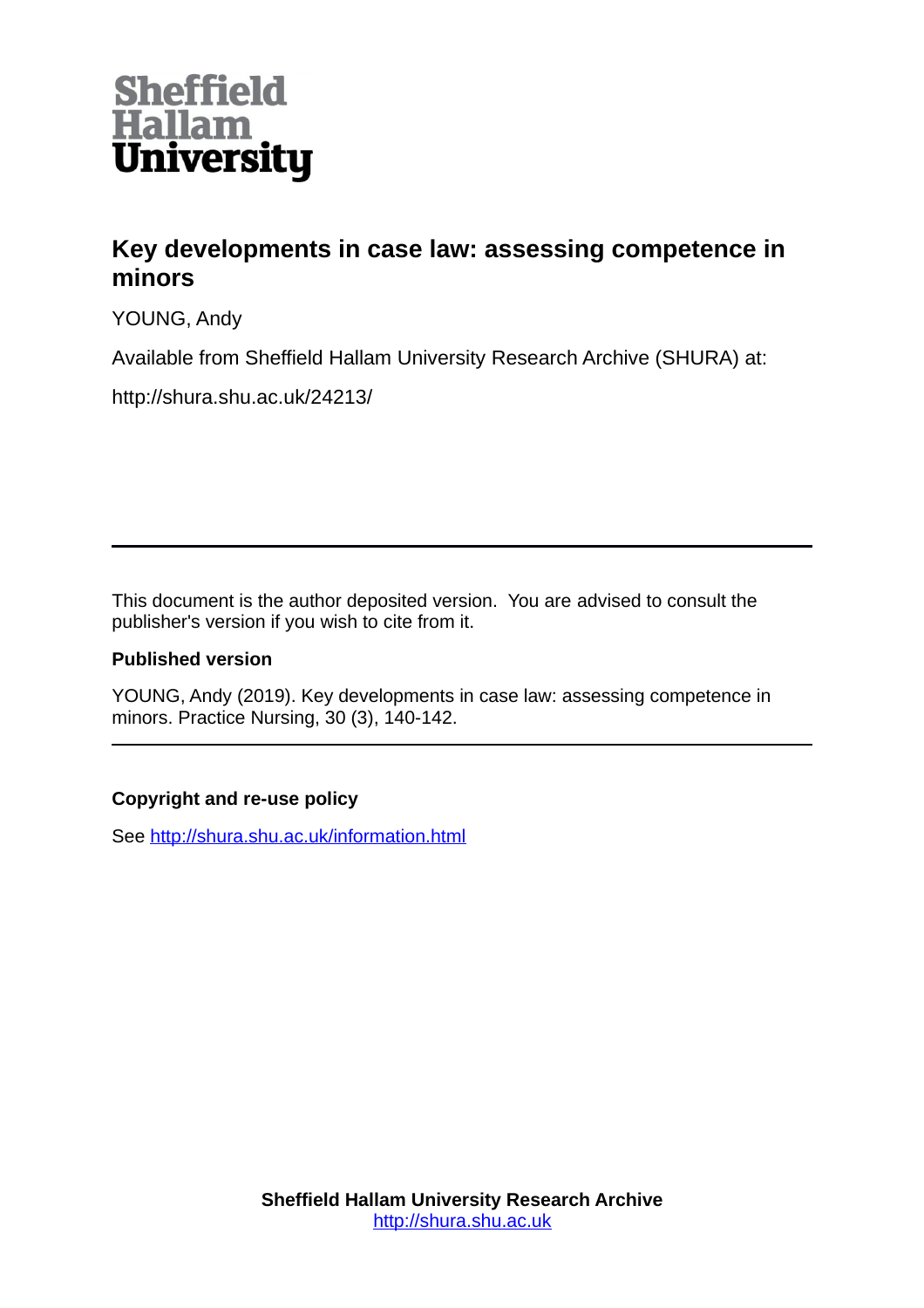#### Key developments in case law: assessing competence in minors

#### Introduction

In this article, Andy Young discusses the complicated legal structure of medical consent for minors. When patients are minors, it is important for the health professional to be aware of what the law requires to treat and manage these patients

### Abstract

Primary care is fundamentally about first-contact healthcare accessible to all. It is undifferentiated by age, gender or disease modality, and it is about the continuity of a clinical relationship over time, coordinated across sectors, and interventions that focus on both the individual and the wider population and community. Conveying relevant information about treatment and risk can be problematic, particularly in relation to minors, but it is nevertheless vital that health professionals promote autonomy in decision-making. This requires effective and sensitive communication, with consideration as to how information is framed and presented to patients and their families, as the communication process has a strong influence on how people understand, remember and evaluate information (Brown, 2006).

Key words: Medical competence, Adolescents, Medical consent, Minors, Legal

Alasdair, a 14-year-old boy, has had asthma since he was a young child and regularly uses beclomethasone and salbutamol inhalers. He occasionally gets teased at school, where he boards, because he cannot join in the sports that are being played due to cold weather and extreme exercise exacerbating his asthma.

Despite this, he adheres to his medication and has only had to be admitted to hospital once when his inhaler ran out. Alasdair comes to see Jess, a practice nurse, for a routine asthma review and a flu jab. He tells her that everyone at school is suffering with flu and he thinks that he has caught it from the student who shares a bedroom with him. He feels terrible but his main worry is that his asthma has become much worse. By the end of the history taking he is struggling to catch his breath and has to take a couple of puffs of salbutamol. Jess speaks to her GP colleague, Dr Singh, who listens to Alasdair's chest and diagnoses a chest infection. He suspects that Alasdair may benefit from intravenous antibiotics but Alasdair tells him that he has an important examination coming up and does not want to go to hospital. Dr Singh gives Alasdair a choice of taking oral antibiotics and steroids, but tells him that he has to stay in the sick bay for a few days to get some rest.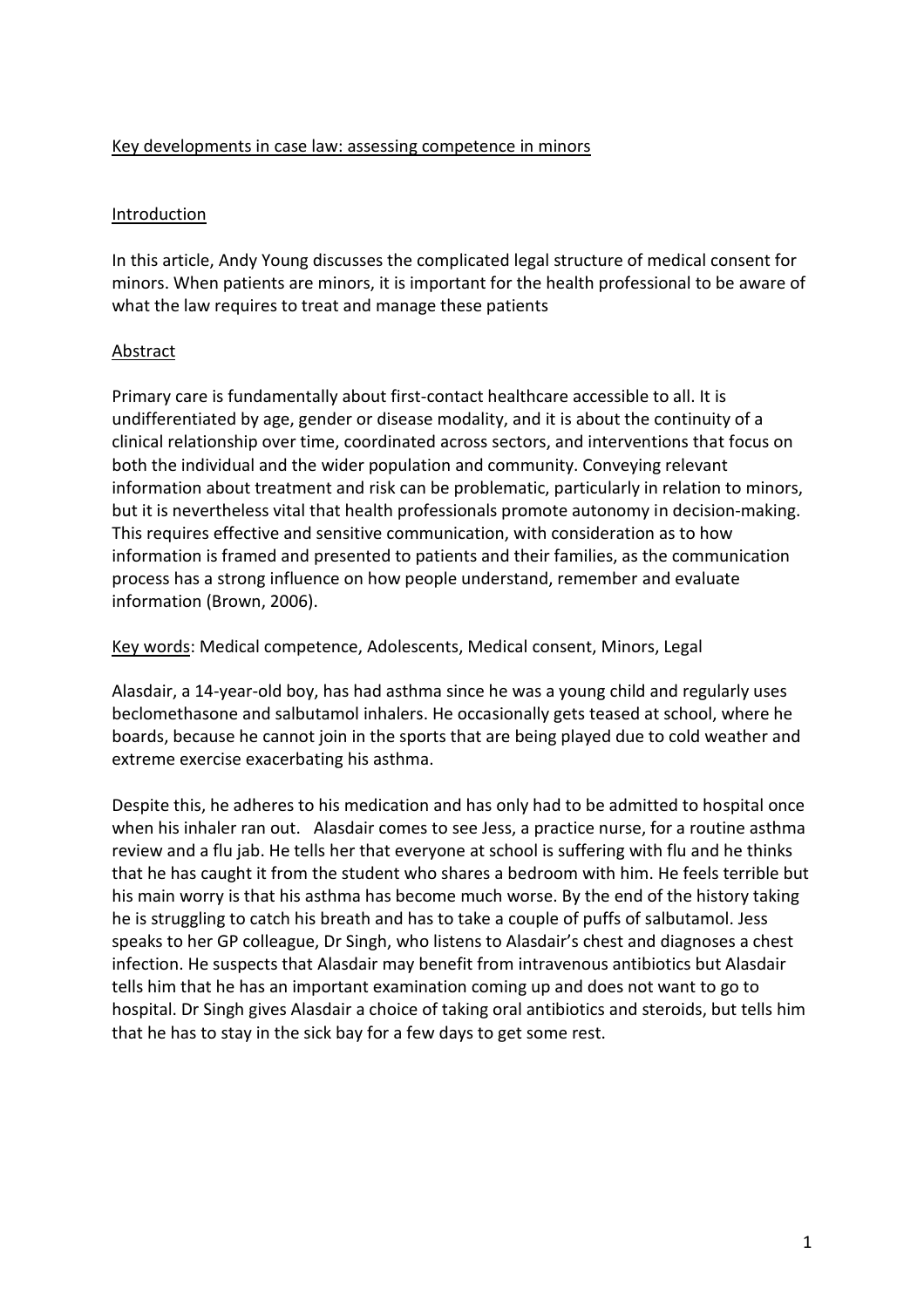## When is a young person considered competent to make health decisions? 16–17-year-olds

According to the Children Act 1989, Section 105, legally, a child is someone under the age of 18 years old. Consent means the same in regards to the treatment of children as it does in the treatment of adults. Just as with an adult, medical treatment given to a child in the absence of consent may be a criminal offence, as well as a civil wrong and/or a professional disciplinary matter.

Children of 16 or 17 years old are presumed capable of giving valid consent to medical treatment as if they were adults, as stated in the Family Law Reform Act 1969, Section 8(1). However, even though a child aged 16 or 17 may give consent to medical treatment, their 'refusal' will not be binding. If the treatment is in the child's 'best interests', such a refusal may be overridden by someone with parental responsibility or by the Court.

The limitations to capacity that apply to children over 16 are the same as those that apply to adults. However, where a child of 16 or 17 is incapable, consent to any medical treatment of that child should be obtained from someone with parental responsibility. This means that practitioners should not ordinarily proceed to treat children on their own assessment of the child's best interests.

# Under 16s

Many children under 16 are capable of giving consent to medical treatment on their own behalf because they are sufficiently mature to understand the nature, purpose and implications of the procedure in question. Those children fulfil the Fraser Guidelines and are described as 'Gillick competent' (Care Quality Commission (CQC), 2018). Although they must be given the opportunity to consent to medical treatment, their refusal to consent may still be overridden by anyone with parental responsibility. However, practitioners will often wish to obtain a court order before seeking to impose medical treatment on an unwilling teenager solely on the basis of parental consent.

### What is the role of the parents?

Where it is proposed to give medical treatment to a child under 16 who is not 'Gillick competent', consent must be sought from someone with parental responsibility. The Children Act 1989, Section 3(1), defines parental responsibility as:

'All the rights, duties, powers, responsibilities and authority which by law a parent of a child has in relation to the child and his property.' Significantly, the parent's right is to act in the best interests of the child. Therefore, a parent has no right to act contrary to the best interests of the child. It follows that practitioners should not act on the basis of parental consent where they do not believe that the proposed course is in the child's best interests. Parental responsibility is gained automatically by a mother, when she gives birth to the child, and by a natural father if he is married to the mother. Where parents share parental responsibility, they will continue to do so after they divorce. If the parents are not married to each other when the child is born, the father will not have parental responsibility automatically.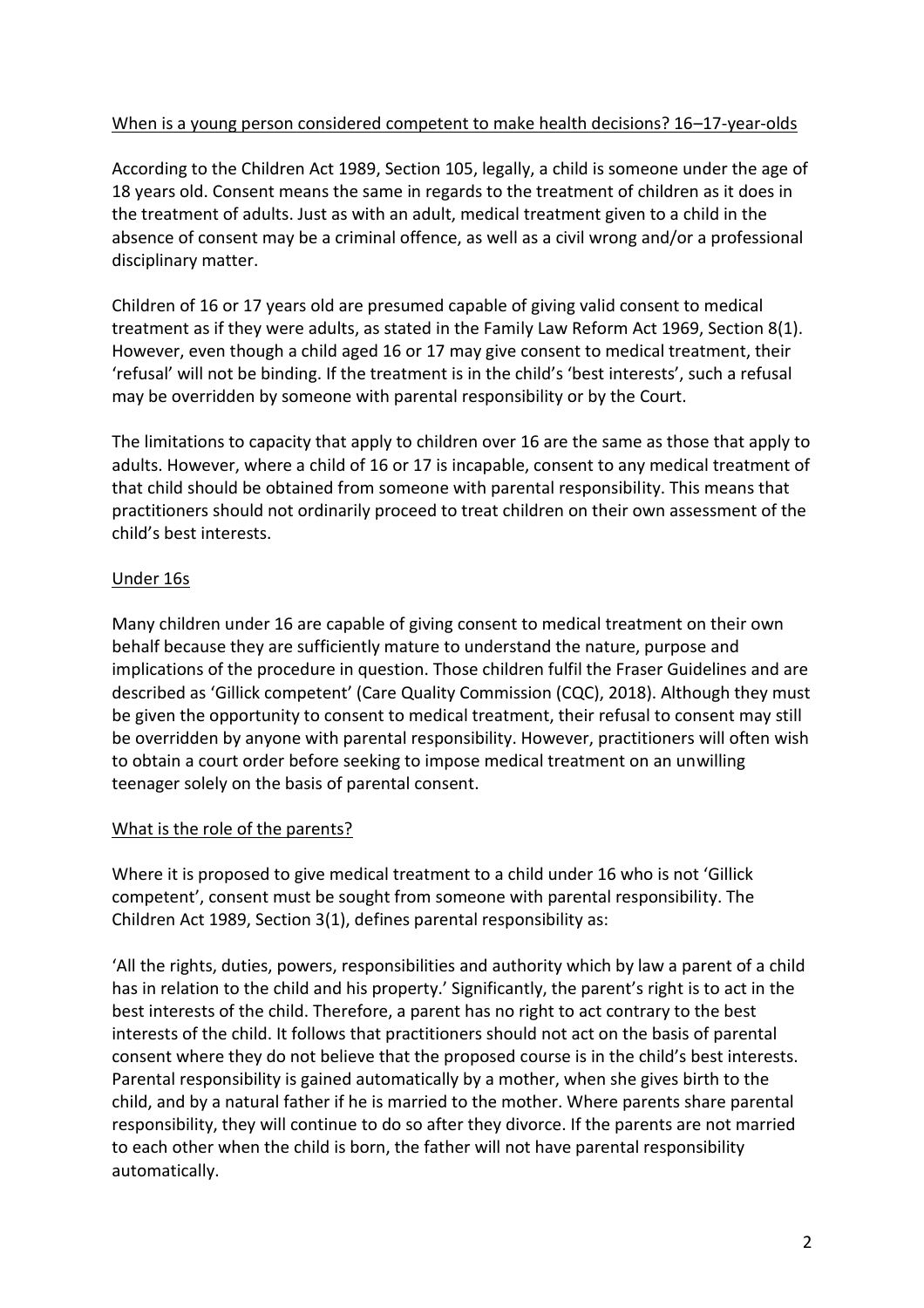However, it may acquired by:

- Becoming married to the mother after the child's birth
- Becoming registered as the child's father on the child's birth certificate
- Making a Parental Responsibility Agreement with the child's mother.

Consent may be taken from someone else where that person has had parental responsibility delegated to them or urgent treatment is required; where that person cares for the child; and when those with parental responsibility cannot be contacted. Where consent is needed from someone with parental responsibility, it will usually be sufficient to obtain it from one such person.

There is a small group of medical treatments for which it might be necessary to obtain the consent of everyone with parental responsibility for a child. If such consent cannot be obtained, it might be necessary to make an application to the Court. The group of medical treatments includes sterilisation, non-therapeutic male circumcision and some immunisations. Although those with parental responsibility can give consent to treatment on a child's behalf, they cannot veto treatment if it is in the child's best interests.

Occasionally, therefore, it might be necessary to treat a child against their parents' wishes. In such circumstances, and if time permits, a Court declaration should be sought as to the child's best interests. In an emergency where there is no time to go to Court, health professionals should take any action that is immediately necessary to save the life or preserve the health of the child.

### Are there limitations on what treatments a young person can consent to?

The ability to consent depends on competence, not age, although clearly experience of life and perhaps particularly of illness itself, will point towards the ability to weigh issues in the decision-making process and to predict outcomes.

Competence is functional, i.e. it depends on the nature of the decision to be taken, and a high level of understanding would be expected for an invasive procedure. However, in such cases, the parents of a young person will normally be involved in the decision-making process. The assessment of competence is a matter for the health professional conducting the examination or providing the treatment. If there are doubts about the young person's capacity then a second opinion should be sought.

### How much information is 'enough' for the purposes of consent?

It is vital that consenting minors are given sufficient information as part of the consent process, and have an opportunity to ask relevant questions. In terms of how much information to give, practitioners are advised to err on the side of caution, and consider all significant information that a prudent patient might expect to receive. Clearly explaining the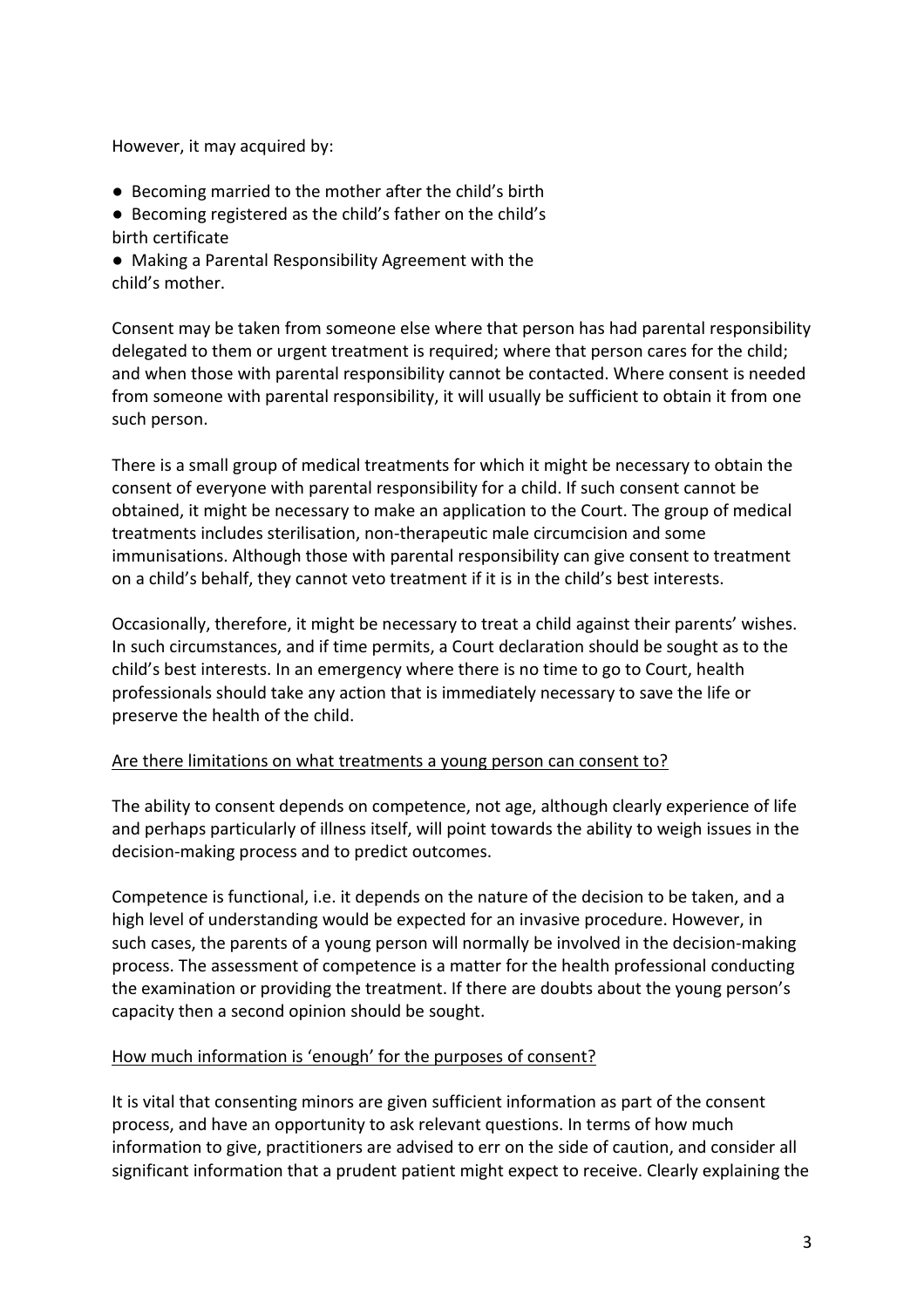nature and purpose of care/ treatment is vital. The recent case of Montgomery v Lanarkshire Health Board 2015 has clarified legal expectation in relation to consent and adults, and arguably this new threshold must now also be considered in relation to consenting minors. This landmark ruling, concerning a pregnant woman who was not informed of the serious risks associated with a natural birth by her obstetrician, emphasised that all patients are entitled, as a matter of right, to decide what risks to undertake. Consequently, doctors and other health professionals must warn their patients of all 'material' risks and of the availability of alternative treatments. In the Montgomery case, the court defined a material risk as one that a reasonable person in the patient's position would be concerned about and attach significance to.

### Conclusion

Practice nurses have a key role in ensuring that relevant information is presented in such a way that the patient (older or younger) can use it meaningfully. The Montgomery test has already been applied in several cases, and suggests a shift towards a more cooperative approach in healthcare consultation (Herring, 2018). Although the ruling has not radically changed the process for gaining consent, it has given appropriate recognition to patients as decision makers, and this has implications for all nurses working with children and their families in primary care.

# References

Brown B, Crawford C, Carter, R. Evidence-based health communication. 1st edn. Oxford: Oxford University Press; 2006

Care Quality Commission. Nigel's surgery 8: Gillick competency and Fraser guidelines. 2018. https://www.cqc. org.uk/guidance-providers/gps/nigels-surgery-8-gillick- competencyfraser-guidelines (accessed 12 February 2019)

Herring J. Medical law and ethics. 7th edn. Oxford: Oxford University Press; 2018.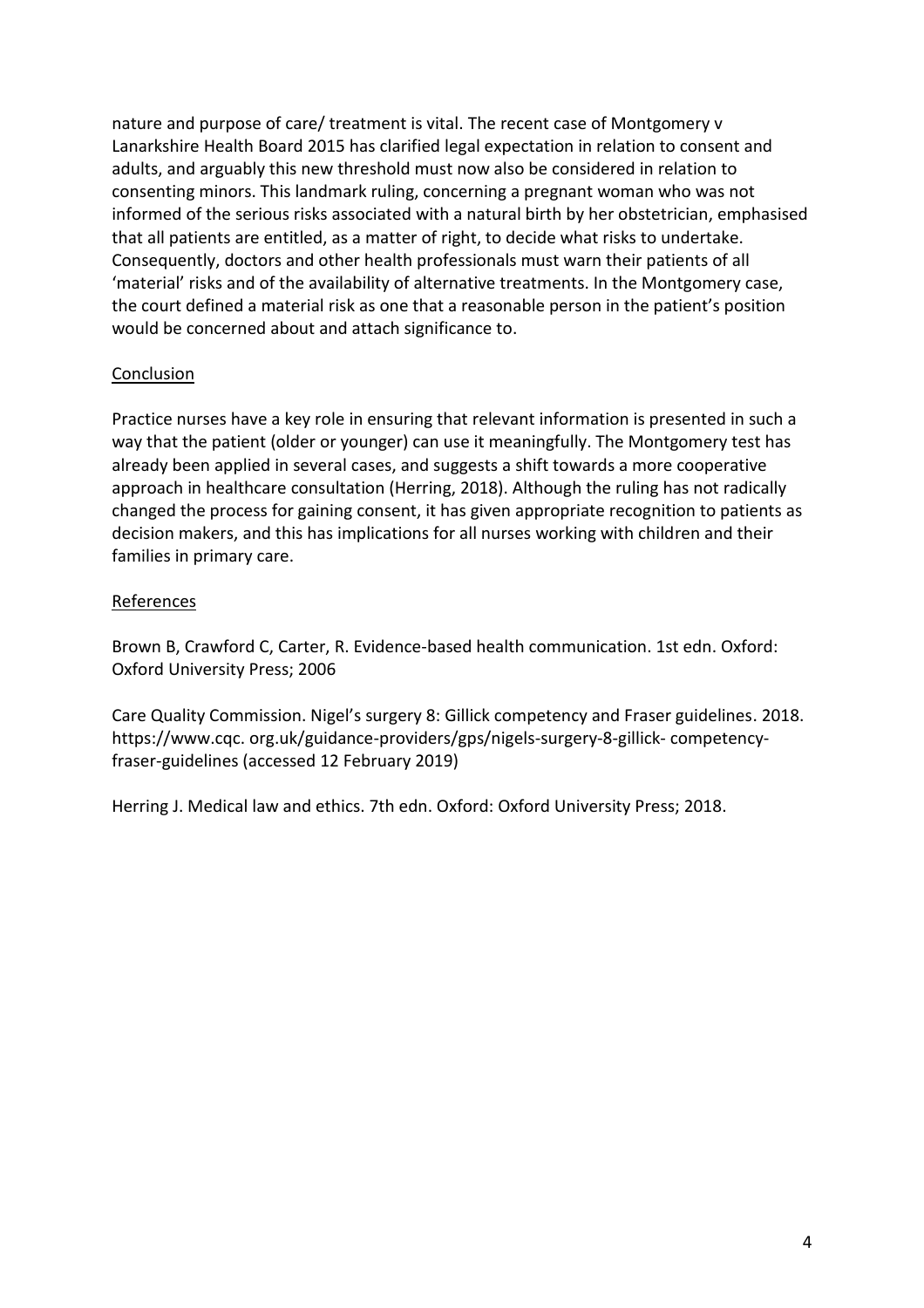### Key Points

• Children under 16 years old have the legal capacity to consent to medical examination and treatment if they can show sufficient maturity and intelligence to understand the nature and implications of the proposed treatment, the alternatives and the risks involved

● The nature and amount of information provided can influence capacity

● Consenting minors must be made aware of 'material' risks and be given sufficient information to allow them to make an

informed decision

● Where a minor is not competent to give or withhold informed consent, a person with parental responsibility may give permission for investigations or treatment that are in the minor's best interests. This is the case whether the minor is 17, 16 or younger than 16 years

#### Box 2:

'Children of 16 or 17 years old are presumed capable of giving valid consent to medical treatment as if they were adults, as stated in the Family Law Reform Act 1969, Section 8(1). However even though a child aged 16 or 17 may give consent to medical treatment, their 'refusal' will not be binding. If the treatment is in the child's 'best interests', such a refusal may be overridden by someone with parental responsibility or by the court.'